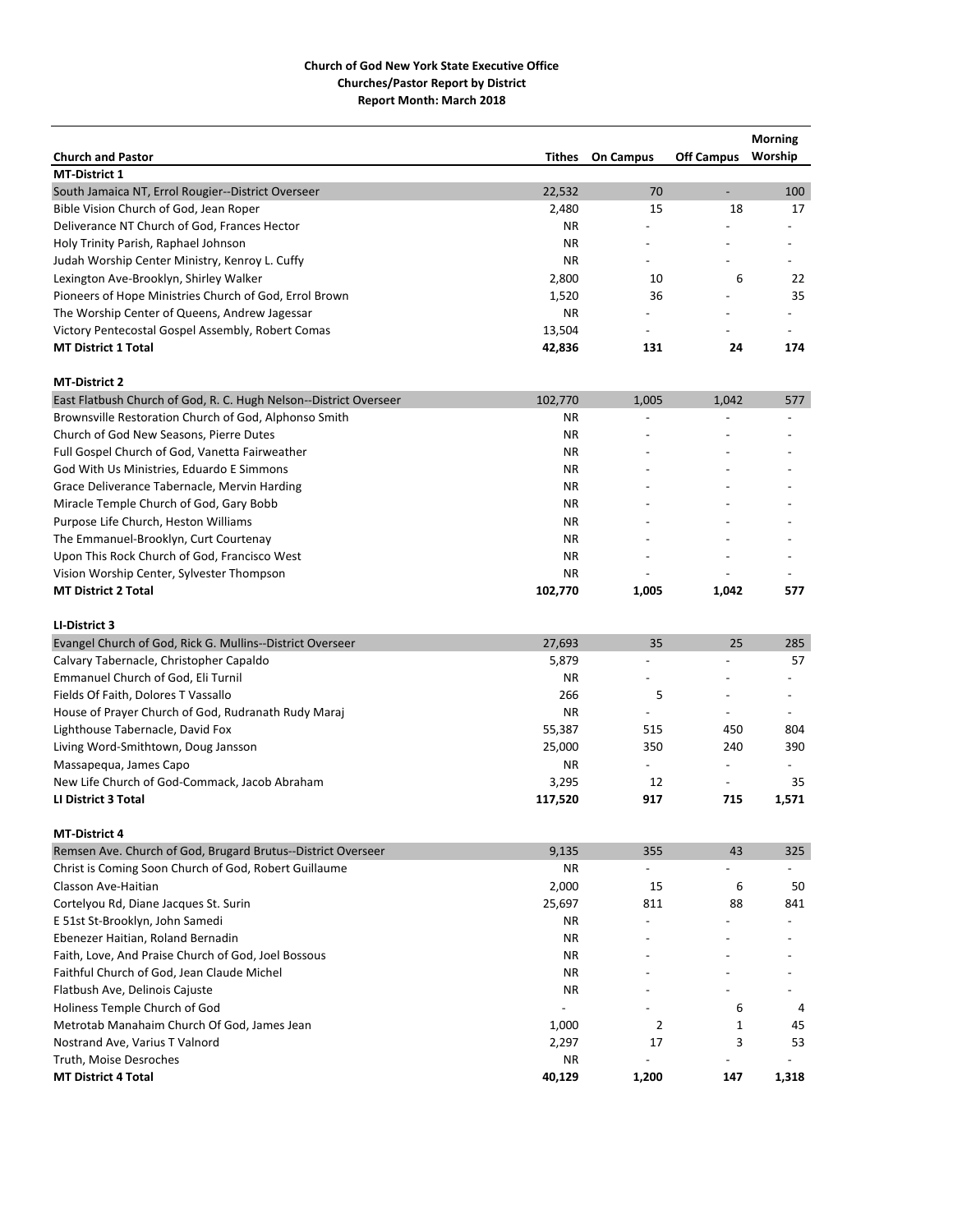|                                                                      |           |                          |                          | <b>Morning</b> |
|----------------------------------------------------------------------|-----------|--------------------------|--------------------------|----------------|
| <b>Church and Pastor</b>                                             | Tithes    | <b>On Campus</b>         | <b>Off Campus</b>        | Worship        |
| <b>MT-District 5</b>                                                 |           |                          |                          |                |
| Manhattan Church of God, Emmanuel Denis--District Overseer           | 4,275     | 45                       | 8                        | 55             |
| Huntington Haitian, Georges Franck                                   | 10,601    | $\overline{a}$           |                          | 110            |
| Manhattan-Uppertown, Jean Milou Octelene                             | ΝR        |                          |                          |                |
| Mount Vernon - Haitian, Jean Carlos Charles                          | ΝR        |                          |                          |                |
| New Rochelle Haitian, Joanes Rousseau                                | 7,071     | 55                       | 17                       | 85             |
| Restoration Church of God, Cayo Ariston                              | <b>NR</b> |                          |                          |                |
| <b>MT District 5 Total</b>                                           | 21,947    | 100                      | 25                       | 250            |
| <b>MT-District 6</b>                                                 |           |                          |                          |                |
| Spring Valley, Edner B Ligonde--District Overseer                    | 19,000    | 50                       | 20                       | 159            |
| Eben-Ezer Church of God, Joel Polo                                   | ΝR        |                          |                          |                |
| Salem Church of God, Jean H Lavalasse                                | <b>NR</b> |                          |                          |                |
| Seed Church Of God, Hermann Michel                                   | ΝR        |                          |                          |                |
| Siloe Church of God, Jean Brevil                                     | 3,169     |                          |                          |                |
| The First Haitian Church of God of Middletown, Paul Laplante         | ΝR        |                          |                          |                |
| Trinity Church of God, Guisley Noisin                                | ΝR        |                          |                          |                |
| <b>MT District 6 Total</b>                                           | 22,169    | 50                       | 20                       | 159            |
| <b>MT-District 7</b>                                                 |           |                          |                          |                |
|                                                                      |           |                          |                          |                |
| Francis L Blvd-Haitian, Emmanuel Blanchard--District Overseer        | 11,750    | 175                      | 140                      | 340            |
| Cambria Heights-Haitian, Rene Pierrot                                | 12,285    |                          |                          |                |
| Clarkson Ave, Clarens Lapointe                                       | ΝR        |                          |                          |                |
| Corner Stone Church of God, Edvard Esteve                            | 2,362     |                          |                          |                |
| Elise Evangelique Salem, Enid St. Louis                              | ΝR        |                          |                          |                |
| <b>MT District 7 Total</b>                                           | 26,397    | 175                      | 140                      | 340            |
| <b>MT-District 8</b>                                                 |           |                          |                          |                |
| Ebenezer Full Gospel Church of God, Kurian George--District Overseer | 1,200     | $\overline{\phantom{a}}$ | $\overline{\phantom{a}}$ | 63             |
| Bethel Church of God India, C D Georgekutty                          | 1,850     |                          |                          | 56             |
| Bronx-India, Thankachan Thomas                                       | <b>NR</b> |                          |                          |                |
| <b>Emmanuel Pentecostal, Finney Thomas</b>                           | <b>NR</b> |                          |                          |                |
| Faith Tabernacle-India, Thomas V Zacharia                            | 2,143     |                          |                          |                |
| First Church of God, Cecil Mathew                                    | <b>NR</b> |                          |                          |                |
| Mount Zion Church of God, Biju Thomas                                | ΝR        |                          |                          |                |
| Queens-India, Benjamin Thomas                                        | 16,305    | 140                      | 80                       | 250            |
| Shalem Church of God, Sabu George                                    | 500       |                          |                          | 10             |
| Yonkers Church of God, Kurian Moses                                  | 1,800     | $\overline{\phantom{a}}$ | $\overline{\phantom{a}}$ | 50             |
| <b>MT District 8 Total</b>                                           | 23,798    | 140                      | 80                       | 429            |
| <b>MT-District 9</b>                                                 |           |                          |                          |                |
| Flushing, Luke Liu                                                   | NR        |                          |                          |                |
| International Bethel Church of God, Roy Suwuh                        | NR        |                          |                          |                |
| <b>MT-District 9 Total</b>                                           |           |                          |                          |                |
| LI-District 10                                                       |           |                          |                          |                |
| Abundant Life-Holbrook, Gregory Wilk--District Overseer              | 32,544    | $\overline{\phantom{a}}$ | $\blacksquare$           | $\sim$         |
| Faith Tabernacle, James Graziano                                     | 15,000    | 200                      | 135                      | 405            |
| Harvest Tabernacle Church of God, James R Pendleton                  | 100       | 9                        |                          | 11             |
| Ministerio Casa de Adoracion, Sergio Salazar                         | 1,420     |                          |                          | 5              |
|                                                                      |           |                          |                          | 67             |
| Victory-East Patchogue, Anthony Seaton                               | 9,320     | 31                       |                          |                |
| World Outreach, Dennis Evensen                                       | 12,395    | 30                       | 20                       | 75             |
| LI District 10 Total                                                 | 70,779    | 270                      | 155                      | 563            |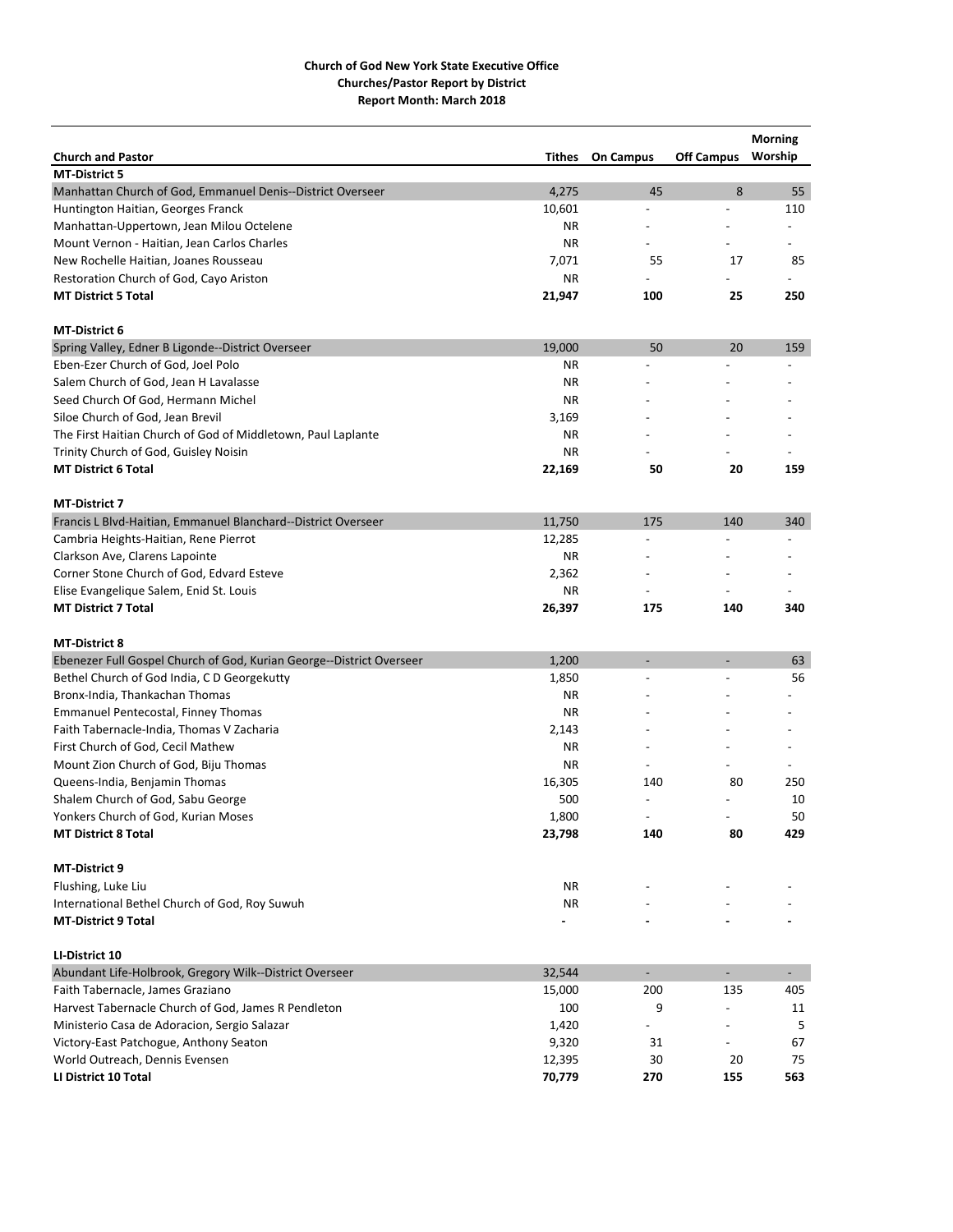| <b>Church and Pastor</b><br><b>Off Campus</b><br>Worship<br>Tithes<br><b>On Campus</b><br><b>MT-District 11</b><br>Mount Vernon, Clifford Thompson--District Overseer<br>51,831<br>252<br>329<br>$\overline{\phantom{a}}$<br>Elim Church of God, Marcia Pauline Pennicott<br>9,781<br>20<br>4<br>160<br>Fulton Avenue Church of God, George Hall<br>3,730<br>35<br>75<br>Rehoboth NT COG, Leopold Clarke<br>ΝR<br>Spring Valley NT Church of God, Brenda McCrea-Compass<br>670<br>The Gathering International Ministries, Lezmine Hawthorne<br>ΝR<br>The United Church of God, Margaret Forrester<br>6,088<br>125<br>45<br>135<br>699<br><b>MT District 11 Total</b><br>72,100<br>432<br>49<br><b>MT-District 12</b><br><b>NR</b><br>New York-Bethzatha, David Kim<br><b>NR</b><br>Dae Myung, Yoon Yong-Duk<br>Jusim Korean, Yong Kun Yun<br><b>NR</b><br><b>MT District 12 Total</b><br><b>UP-District 13</b><br>Solid Rock Church of God, Thomas Stimpson--District Overseer<br>$\qquad \qquad \blacksquare$<br>585<br>5<br>Calvary, Peter Haylett<br>$\overline{a}$<br><b>NR</b><br>Faith Church of God-West Park, Max R Faircloth<br>3,955<br>24<br>Victory! Walden, Dean Dykeman<br><b>UP District 13 Total</b><br>4,540<br>29<br><b>UP-District 14</b><br>8,377<br>Living Waters, Eldred Jenkins<br>$\overline{\phantom{a}}$<br>-<br>$\overline{\phantom{0}}$<br>12<br>45<br>Albany - Praise Tabernacle, Larry Dudley<br>3,204<br>56<br>Damascus Church of God, David Colon<br>ΝR<br>Healing Waters Church of God, Kermit Lavigne<br>ΝR<br>Peru Church of God, Daniel Elder<br><b>NR</b><br><b>UP District 14 Total</b><br>56<br>12<br>45<br>11,581<br><b>UP-District 15</b><br><b>Greater Niagara Falls</b><br>14,405<br>30<br>150<br>94<br>Arcade<br>30<br>2,435<br>$\overline{\phantom{a}}$<br>Buffalo-Emmanuel Temple, Jason Whitaker<br>1,763<br>4,132<br>80<br>120<br>61<br>Healing Word Ministries, Leecroft Clarke<br>10,297<br>522<br>New Beginning Church of God, Althea Baines<br>540<br>170<br><b>UP District 15 Total</b><br>33,033<br>650<br>792<br>355<br><b>UP-District 16</b><br>Higher Heights, Julius Brunson--District Overseer<br>4,149<br>3<br>43<br>Higher Ground Ministires, Eugene Wilson<br>ΝR<br>25<br>Miracle Outreach, Mary L Robinson<br>15<br>New Covenant Church of God Ministries, Woodrow Wilson<br>5,019<br>60<br>41<br>60<br>Restoration-Rochester, Lee Thomas McCloud<br>NR.<br>88<br>41<br><b>UP District 16 Total</b><br>9,168<br>118<br><b>UP-District 17</b><br>$\mathbb{L}$<br>Flint Creek, Russell Willemsen--District Overseer<br>1,614<br>14<br>35<br>Auburn, Frederick J Colombo<br>6,600<br>30<br>121<br>42<br>34<br>House of Restoration, Rey Sierra<br>751<br>30<br><b>NR</b><br>Newark, Rey Sierra<br>$\overline{\phantom{0}}$<br><b>UP District 17 Total</b><br>8,965<br>74<br>155<br>77 |  |  | <b>Morning</b> |
|---------------------------------------------------------------------------------------------------------------------------------------------------------------------------------------------------------------------------------------------------------------------------------------------------------------------------------------------------------------------------------------------------------------------------------------------------------------------------------------------------------------------------------------------------------------------------------------------------------------------------------------------------------------------------------------------------------------------------------------------------------------------------------------------------------------------------------------------------------------------------------------------------------------------------------------------------------------------------------------------------------------------------------------------------------------------------------------------------------------------------------------------------------------------------------------------------------------------------------------------------------------------------------------------------------------------------------------------------------------------------------------------------------------------------------------------------------------------------------------------------------------------------------------------------------------------------------------------------------------------------------------------------------------------------------------------------------------------------------------------------------------------------------------------------------------------------------------------------------------------------------------------------------------------------------------------------------------------------------------------------------------------------------------------------------------------------------------------------------------------------------------------------------------------------------------------------------------------------------------------------------------------------------------------------------------------------------------------------------------------------------------------------------------------------------------------------------------------------------------------------------------------------------------------------------------------------------------------------------------------------------------------------------------------------------------------------------------------------------------------------------------------------------------------------------------------------------------------------|--|--|----------------|
|                                                                                                                                                                                                                                                                                                                                                                                                                                                                                                                                                                                                                                                                                                                                                                                                                                                                                                                                                                                                                                                                                                                                                                                                                                                                                                                                                                                                                                                                                                                                                                                                                                                                                                                                                                                                                                                                                                                                                                                                                                                                                                                                                                                                                                                                                                                                                                                                                                                                                                                                                                                                                                                                                                                                                                                                                                                   |  |  |                |
|                                                                                                                                                                                                                                                                                                                                                                                                                                                                                                                                                                                                                                                                                                                                                                                                                                                                                                                                                                                                                                                                                                                                                                                                                                                                                                                                                                                                                                                                                                                                                                                                                                                                                                                                                                                                                                                                                                                                                                                                                                                                                                                                                                                                                                                                                                                                                                                                                                                                                                                                                                                                                                                                                                                                                                                                                                                   |  |  |                |
|                                                                                                                                                                                                                                                                                                                                                                                                                                                                                                                                                                                                                                                                                                                                                                                                                                                                                                                                                                                                                                                                                                                                                                                                                                                                                                                                                                                                                                                                                                                                                                                                                                                                                                                                                                                                                                                                                                                                                                                                                                                                                                                                                                                                                                                                                                                                                                                                                                                                                                                                                                                                                                                                                                                                                                                                                                                   |  |  |                |
|                                                                                                                                                                                                                                                                                                                                                                                                                                                                                                                                                                                                                                                                                                                                                                                                                                                                                                                                                                                                                                                                                                                                                                                                                                                                                                                                                                                                                                                                                                                                                                                                                                                                                                                                                                                                                                                                                                                                                                                                                                                                                                                                                                                                                                                                                                                                                                                                                                                                                                                                                                                                                                                                                                                                                                                                                                                   |  |  |                |
|                                                                                                                                                                                                                                                                                                                                                                                                                                                                                                                                                                                                                                                                                                                                                                                                                                                                                                                                                                                                                                                                                                                                                                                                                                                                                                                                                                                                                                                                                                                                                                                                                                                                                                                                                                                                                                                                                                                                                                                                                                                                                                                                                                                                                                                                                                                                                                                                                                                                                                                                                                                                                                                                                                                                                                                                                                                   |  |  |                |
|                                                                                                                                                                                                                                                                                                                                                                                                                                                                                                                                                                                                                                                                                                                                                                                                                                                                                                                                                                                                                                                                                                                                                                                                                                                                                                                                                                                                                                                                                                                                                                                                                                                                                                                                                                                                                                                                                                                                                                                                                                                                                                                                                                                                                                                                                                                                                                                                                                                                                                                                                                                                                                                                                                                                                                                                                                                   |  |  |                |
|                                                                                                                                                                                                                                                                                                                                                                                                                                                                                                                                                                                                                                                                                                                                                                                                                                                                                                                                                                                                                                                                                                                                                                                                                                                                                                                                                                                                                                                                                                                                                                                                                                                                                                                                                                                                                                                                                                                                                                                                                                                                                                                                                                                                                                                                                                                                                                                                                                                                                                                                                                                                                                                                                                                                                                                                                                                   |  |  |                |
|                                                                                                                                                                                                                                                                                                                                                                                                                                                                                                                                                                                                                                                                                                                                                                                                                                                                                                                                                                                                                                                                                                                                                                                                                                                                                                                                                                                                                                                                                                                                                                                                                                                                                                                                                                                                                                                                                                                                                                                                                                                                                                                                                                                                                                                                                                                                                                                                                                                                                                                                                                                                                                                                                                                                                                                                                                                   |  |  |                |
|                                                                                                                                                                                                                                                                                                                                                                                                                                                                                                                                                                                                                                                                                                                                                                                                                                                                                                                                                                                                                                                                                                                                                                                                                                                                                                                                                                                                                                                                                                                                                                                                                                                                                                                                                                                                                                                                                                                                                                                                                                                                                                                                                                                                                                                                                                                                                                                                                                                                                                                                                                                                                                                                                                                                                                                                                                                   |  |  |                |
|                                                                                                                                                                                                                                                                                                                                                                                                                                                                                                                                                                                                                                                                                                                                                                                                                                                                                                                                                                                                                                                                                                                                                                                                                                                                                                                                                                                                                                                                                                                                                                                                                                                                                                                                                                                                                                                                                                                                                                                                                                                                                                                                                                                                                                                                                                                                                                                                                                                                                                                                                                                                                                                                                                                                                                                                                                                   |  |  |                |
|                                                                                                                                                                                                                                                                                                                                                                                                                                                                                                                                                                                                                                                                                                                                                                                                                                                                                                                                                                                                                                                                                                                                                                                                                                                                                                                                                                                                                                                                                                                                                                                                                                                                                                                                                                                                                                                                                                                                                                                                                                                                                                                                                                                                                                                                                                                                                                                                                                                                                                                                                                                                                                                                                                                                                                                                                                                   |  |  |                |
|                                                                                                                                                                                                                                                                                                                                                                                                                                                                                                                                                                                                                                                                                                                                                                                                                                                                                                                                                                                                                                                                                                                                                                                                                                                                                                                                                                                                                                                                                                                                                                                                                                                                                                                                                                                                                                                                                                                                                                                                                                                                                                                                                                                                                                                                                                                                                                                                                                                                                                                                                                                                                                                                                                                                                                                                                                                   |  |  |                |
|                                                                                                                                                                                                                                                                                                                                                                                                                                                                                                                                                                                                                                                                                                                                                                                                                                                                                                                                                                                                                                                                                                                                                                                                                                                                                                                                                                                                                                                                                                                                                                                                                                                                                                                                                                                                                                                                                                                                                                                                                                                                                                                                                                                                                                                                                                                                                                                                                                                                                                                                                                                                                                                                                                                                                                                                                                                   |  |  |                |
|                                                                                                                                                                                                                                                                                                                                                                                                                                                                                                                                                                                                                                                                                                                                                                                                                                                                                                                                                                                                                                                                                                                                                                                                                                                                                                                                                                                                                                                                                                                                                                                                                                                                                                                                                                                                                                                                                                                                                                                                                                                                                                                                                                                                                                                                                                                                                                                                                                                                                                                                                                                                                                                                                                                                                                                                                                                   |  |  |                |
|                                                                                                                                                                                                                                                                                                                                                                                                                                                                                                                                                                                                                                                                                                                                                                                                                                                                                                                                                                                                                                                                                                                                                                                                                                                                                                                                                                                                                                                                                                                                                                                                                                                                                                                                                                                                                                                                                                                                                                                                                                                                                                                                                                                                                                                                                                                                                                                                                                                                                                                                                                                                                                                                                                                                                                                                                                                   |  |  |                |
|                                                                                                                                                                                                                                                                                                                                                                                                                                                                                                                                                                                                                                                                                                                                                                                                                                                                                                                                                                                                                                                                                                                                                                                                                                                                                                                                                                                                                                                                                                                                                                                                                                                                                                                                                                                                                                                                                                                                                                                                                                                                                                                                                                                                                                                                                                                                                                                                                                                                                                                                                                                                                                                                                                                                                                                                                                                   |  |  |                |
|                                                                                                                                                                                                                                                                                                                                                                                                                                                                                                                                                                                                                                                                                                                                                                                                                                                                                                                                                                                                                                                                                                                                                                                                                                                                                                                                                                                                                                                                                                                                                                                                                                                                                                                                                                                                                                                                                                                                                                                                                                                                                                                                                                                                                                                                                                                                                                                                                                                                                                                                                                                                                                                                                                                                                                                                                                                   |  |  |                |
|                                                                                                                                                                                                                                                                                                                                                                                                                                                                                                                                                                                                                                                                                                                                                                                                                                                                                                                                                                                                                                                                                                                                                                                                                                                                                                                                                                                                                                                                                                                                                                                                                                                                                                                                                                                                                                                                                                                                                                                                                                                                                                                                                                                                                                                                                                                                                                                                                                                                                                                                                                                                                                                                                                                                                                                                                                                   |  |  |                |
|                                                                                                                                                                                                                                                                                                                                                                                                                                                                                                                                                                                                                                                                                                                                                                                                                                                                                                                                                                                                                                                                                                                                                                                                                                                                                                                                                                                                                                                                                                                                                                                                                                                                                                                                                                                                                                                                                                                                                                                                                                                                                                                                                                                                                                                                                                                                                                                                                                                                                                                                                                                                                                                                                                                                                                                                                                                   |  |  |                |
|                                                                                                                                                                                                                                                                                                                                                                                                                                                                                                                                                                                                                                                                                                                                                                                                                                                                                                                                                                                                                                                                                                                                                                                                                                                                                                                                                                                                                                                                                                                                                                                                                                                                                                                                                                                                                                                                                                                                                                                                                                                                                                                                                                                                                                                                                                                                                                                                                                                                                                                                                                                                                                                                                                                                                                                                                                                   |  |  |                |
|                                                                                                                                                                                                                                                                                                                                                                                                                                                                                                                                                                                                                                                                                                                                                                                                                                                                                                                                                                                                                                                                                                                                                                                                                                                                                                                                                                                                                                                                                                                                                                                                                                                                                                                                                                                                                                                                                                                                                                                                                                                                                                                                                                                                                                                                                                                                                                                                                                                                                                                                                                                                                                                                                                                                                                                                                                                   |  |  |                |
|                                                                                                                                                                                                                                                                                                                                                                                                                                                                                                                                                                                                                                                                                                                                                                                                                                                                                                                                                                                                                                                                                                                                                                                                                                                                                                                                                                                                                                                                                                                                                                                                                                                                                                                                                                                                                                                                                                                                                                                                                                                                                                                                                                                                                                                                                                                                                                                                                                                                                                                                                                                                                                                                                                                                                                                                                                                   |  |  |                |
|                                                                                                                                                                                                                                                                                                                                                                                                                                                                                                                                                                                                                                                                                                                                                                                                                                                                                                                                                                                                                                                                                                                                                                                                                                                                                                                                                                                                                                                                                                                                                                                                                                                                                                                                                                                                                                                                                                                                                                                                                                                                                                                                                                                                                                                                                                                                                                                                                                                                                                                                                                                                                                                                                                                                                                                                                                                   |  |  |                |
|                                                                                                                                                                                                                                                                                                                                                                                                                                                                                                                                                                                                                                                                                                                                                                                                                                                                                                                                                                                                                                                                                                                                                                                                                                                                                                                                                                                                                                                                                                                                                                                                                                                                                                                                                                                                                                                                                                                                                                                                                                                                                                                                                                                                                                                                                                                                                                                                                                                                                                                                                                                                                                                                                                                                                                                                                                                   |  |  |                |
|                                                                                                                                                                                                                                                                                                                                                                                                                                                                                                                                                                                                                                                                                                                                                                                                                                                                                                                                                                                                                                                                                                                                                                                                                                                                                                                                                                                                                                                                                                                                                                                                                                                                                                                                                                                                                                                                                                                                                                                                                                                                                                                                                                                                                                                                                                                                                                                                                                                                                                                                                                                                                                                                                                                                                                                                                                                   |  |  |                |
|                                                                                                                                                                                                                                                                                                                                                                                                                                                                                                                                                                                                                                                                                                                                                                                                                                                                                                                                                                                                                                                                                                                                                                                                                                                                                                                                                                                                                                                                                                                                                                                                                                                                                                                                                                                                                                                                                                                                                                                                                                                                                                                                                                                                                                                                                                                                                                                                                                                                                                                                                                                                                                                                                                                                                                                                                                                   |  |  |                |
|                                                                                                                                                                                                                                                                                                                                                                                                                                                                                                                                                                                                                                                                                                                                                                                                                                                                                                                                                                                                                                                                                                                                                                                                                                                                                                                                                                                                                                                                                                                                                                                                                                                                                                                                                                                                                                                                                                                                                                                                                                                                                                                                                                                                                                                                                                                                                                                                                                                                                                                                                                                                                                                                                                                                                                                                                                                   |  |  |                |
|                                                                                                                                                                                                                                                                                                                                                                                                                                                                                                                                                                                                                                                                                                                                                                                                                                                                                                                                                                                                                                                                                                                                                                                                                                                                                                                                                                                                                                                                                                                                                                                                                                                                                                                                                                                                                                                                                                                                                                                                                                                                                                                                                                                                                                                                                                                                                                                                                                                                                                                                                                                                                                                                                                                                                                                                                                                   |  |  |                |
|                                                                                                                                                                                                                                                                                                                                                                                                                                                                                                                                                                                                                                                                                                                                                                                                                                                                                                                                                                                                                                                                                                                                                                                                                                                                                                                                                                                                                                                                                                                                                                                                                                                                                                                                                                                                                                                                                                                                                                                                                                                                                                                                                                                                                                                                                                                                                                                                                                                                                                                                                                                                                                                                                                                                                                                                                                                   |  |  |                |
|                                                                                                                                                                                                                                                                                                                                                                                                                                                                                                                                                                                                                                                                                                                                                                                                                                                                                                                                                                                                                                                                                                                                                                                                                                                                                                                                                                                                                                                                                                                                                                                                                                                                                                                                                                                                                                                                                                                                                                                                                                                                                                                                                                                                                                                                                                                                                                                                                                                                                                                                                                                                                                                                                                                                                                                                                                                   |  |  |                |
|                                                                                                                                                                                                                                                                                                                                                                                                                                                                                                                                                                                                                                                                                                                                                                                                                                                                                                                                                                                                                                                                                                                                                                                                                                                                                                                                                                                                                                                                                                                                                                                                                                                                                                                                                                                                                                                                                                                                                                                                                                                                                                                                                                                                                                                                                                                                                                                                                                                                                                                                                                                                                                                                                                                                                                                                                                                   |  |  |                |
|                                                                                                                                                                                                                                                                                                                                                                                                                                                                                                                                                                                                                                                                                                                                                                                                                                                                                                                                                                                                                                                                                                                                                                                                                                                                                                                                                                                                                                                                                                                                                                                                                                                                                                                                                                                                                                                                                                                                                                                                                                                                                                                                                                                                                                                                                                                                                                                                                                                                                                                                                                                                                                                                                                                                                                                                                                                   |  |  |                |
|                                                                                                                                                                                                                                                                                                                                                                                                                                                                                                                                                                                                                                                                                                                                                                                                                                                                                                                                                                                                                                                                                                                                                                                                                                                                                                                                                                                                                                                                                                                                                                                                                                                                                                                                                                                                                                                                                                                                                                                                                                                                                                                                                                                                                                                                                                                                                                                                                                                                                                                                                                                                                                                                                                                                                                                                                                                   |  |  |                |
|                                                                                                                                                                                                                                                                                                                                                                                                                                                                                                                                                                                                                                                                                                                                                                                                                                                                                                                                                                                                                                                                                                                                                                                                                                                                                                                                                                                                                                                                                                                                                                                                                                                                                                                                                                                                                                                                                                                                                                                                                                                                                                                                                                                                                                                                                                                                                                                                                                                                                                                                                                                                                                                                                                                                                                                                                                                   |  |  |                |
|                                                                                                                                                                                                                                                                                                                                                                                                                                                                                                                                                                                                                                                                                                                                                                                                                                                                                                                                                                                                                                                                                                                                                                                                                                                                                                                                                                                                                                                                                                                                                                                                                                                                                                                                                                                                                                                                                                                                                                                                                                                                                                                                                                                                                                                                                                                                                                                                                                                                                                                                                                                                                                                                                                                                                                                                                                                   |  |  |                |
|                                                                                                                                                                                                                                                                                                                                                                                                                                                                                                                                                                                                                                                                                                                                                                                                                                                                                                                                                                                                                                                                                                                                                                                                                                                                                                                                                                                                                                                                                                                                                                                                                                                                                                                                                                                                                                                                                                                                                                                                                                                                                                                                                                                                                                                                                                                                                                                                                                                                                                                                                                                                                                                                                                                                                                                                                                                   |  |  |                |
|                                                                                                                                                                                                                                                                                                                                                                                                                                                                                                                                                                                                                                                                                                                                                                                                                                                                                                                                                                                                                                                                                                                                                                                                                                                                                                                                                                                                                                                                                                                                                                                                                                                                                                                                                                                                                                                                                                                                                                                                                                                                                                                                                                                                                                                                                                                                                                                                                                                                                                                                                                                                                                                                                                                                                                                                                                                   |  |  |                |
|                                                                                                                                                                                                                                                                                                                                                                                                                                                                                                                                                                                                                                                                                                                                                                                                                                                                                                                                                                                                                                                                                                                                                                                                                                                                                                                                                                                                                                                                                                                                                                                                                                                                                                                                                                                                                                                                                                                                                                                                                                                                                                                                                                                                                                                                                                                                                                                                                                                                                                                                                                                                                                                                                                                                                                                                                                                   |  |  |                |
|                                                                                                                                                                                                                                                                                                                                                                                                                                                                                                                                                                                                                                                                                                                                                                                                                                                                                                                                                                                                                                                                                                                                                                                                                                                                                                                                                                                                                                                                                                                                                                                                                                                                                                                                                                                                                                                                                                                                                                                                                                                                                                                                                                                                                                                                                                                                                                                                                                                                                                                                                                                                                                                                                                                                                                                                                                                   |  |  |                |
|                                                                                                                                                                                                                                                                                                                                                                                                                                                                                                                                                                                                                                                                                                                                                                                                                                                                                                                                                                                                                                                                                                                                                                                                                                                                                                                                                                                                                                                                                                                                                                                                                                                                                                                                                                                                                                                                                                                                                                                                                                                                                                                                                                                                                                                                                                                                                                                                                                                                                                                                                                                                                                                                                                                                                                                                                                                   |  |  |                |
|                                                                                                                                                                                                                                                                                                                                                                                                                                                                                                                                                                                                                                                                                                                                                                                                                                                                                                                                                                                                                                                                                                                                                                                                                                                                                                                                                                                                                                                                                                                                                                                                                                                                                                                                                                                                                                                                                                                                                                                                                                                                                                                                                                                                                                                                                                                                                                                                                                                                                                                                                                                                                                                                                                                                                                                                                                                   |  |  |                |
|                                                                                                                                                                                                                                                                                                                                                                                                                                                                                                                                                                                                                                                                                                                                                                                                                                                                                                                                                                                                                                                                                                                                                                                                                                                                                                                                                                                                                                                                                                                                                                                                                                                                                                                                                                                                                                                                                                                                                                                                                                                                                                                                                                                                                                                                                                                                                                                                                                                                                                                                                                                                                                                                                                                                                                                                                                                   |  |  |                |
|                                                                                                                                                                                                                                                                                                                                                                                                                                                                                                                                                                                                                                                                                                                                                                                                                                                                                                                                                                                                                                                                                                                                                                                                                                                                                                                                                                                                                                                                                                                                                                                                                                                                                                                                                                                                                                                                                                                                                                                                                                                                                                                                                                                                                                                                                                                                                                                                                                                                                                                                                                                                                                                                                                                                                                                                                                                   |  |  |                |
|                                                                                                                                                                                                                                                                                                                                                                                                                                                                                                                                                                                                                                                                                                                                                                                                                                                                                                                                                                                                                                                                                                                                                                                                                                                                                                                                                                                                                                                                                                                                                                                                                                                                                                                                                                                                                                                                                                                                                                                                                                                                                                                                                                                                                                                                                                                                                                                                                                                                                                                                                                                                                                                                                                                                                                                                                                                   |  |  |                |
|                                                                                                                                                                                                                                                                                                                                                                                                                                                                                                                                                                                                                                                                                                                                                                                                                                                                                                                                                                                                                                                                                                                                                                                                                                                                                                                                                                                                                                                                                                                                                                                                                                                                                                                                                                                                                                                                                                                                                                                                                                                                                                                                                                                                                                                                                                                                                                                                                                                                                                                                                                                                                                                                                                                                                                                                                                                   |  |  |                |
|                                                                                                                                                                                                                                                                                                                                                                                                                                                                                                                                                                                                                                                                                                                                                                                                                                                                                                                                                                                                                                                                                                                                                                                                                                                                                                                                                                                                                                                                                                                                                                                                                                                                                                                                                                                                                                                                                                                                                                                                                                                                                                                                                                                                                                                                                                                                                                                                                                                                                                                                                                                                                                                                                                                                                                                                                                                   |  |  |                |
|                                                                                                                                                                                                                                                                                                                                                                                                                                                                                                                                                                                                                                                                                                                                                                                                                                                                                                                                                                                                                                                                                                                                                                                                                                                                                                                                                                                                                                                                                                                                                                                                                                                                                                                                                                                                                                                                                                                                                                                                                                                                                                                                                                                                                                                                                                                                                                                                                                                                                                                                                                                                                                                                                                                                                                                                                                                   |  |  |                |
|                                                                                                                                                                                                                                                                                                                                                                                                                                                                                                                                                                                                                                                                                                                                                                                                                                                                                                                                                                                                                                                                                                                                                                                                                                                                                                                                                                                                                                                                                                                                                                                                                                                                                                                                                                                                                                                                                                                                                                                                                                                                                                                                                                                                                                                                                                                                                                                                                                                                                                                                                                                                                                                                                                                                                                                                                                                   |  |  |                |
|                                                                                                                                                                                                                                                                                                                                                                                                                                                                                                                                                                                                                                                                                                                                                                                                                                                                                                                                                                                                                                                                                                                                                                                                                                                                                                                                                                                                                                                                                                                                                                                                                                                                                                                                                                                                                                                                                                                                                                                                                                                                                                                                                                                                                                                                                                                                                                                                                                                                                                                                                                                                                                                                                                                                                                                                                                                   |  |  |                |
|                                                                                                                                                                                                                                                                                                                                                                                                                                                                                                                                                                                                                                                                                                                                                                                                                                                                                                                                                                                                                                                                                                                                                                                                                                                                                                                                                                                                                                                                                                                                                                                                                                                                                                                                                                                                                                                                                                                                                                                                                                                                                                                                                                                                                                                                                                                                                                                                                                                                                                                                                                                                                                                                                                                                                                                                                                                   |  |  |                |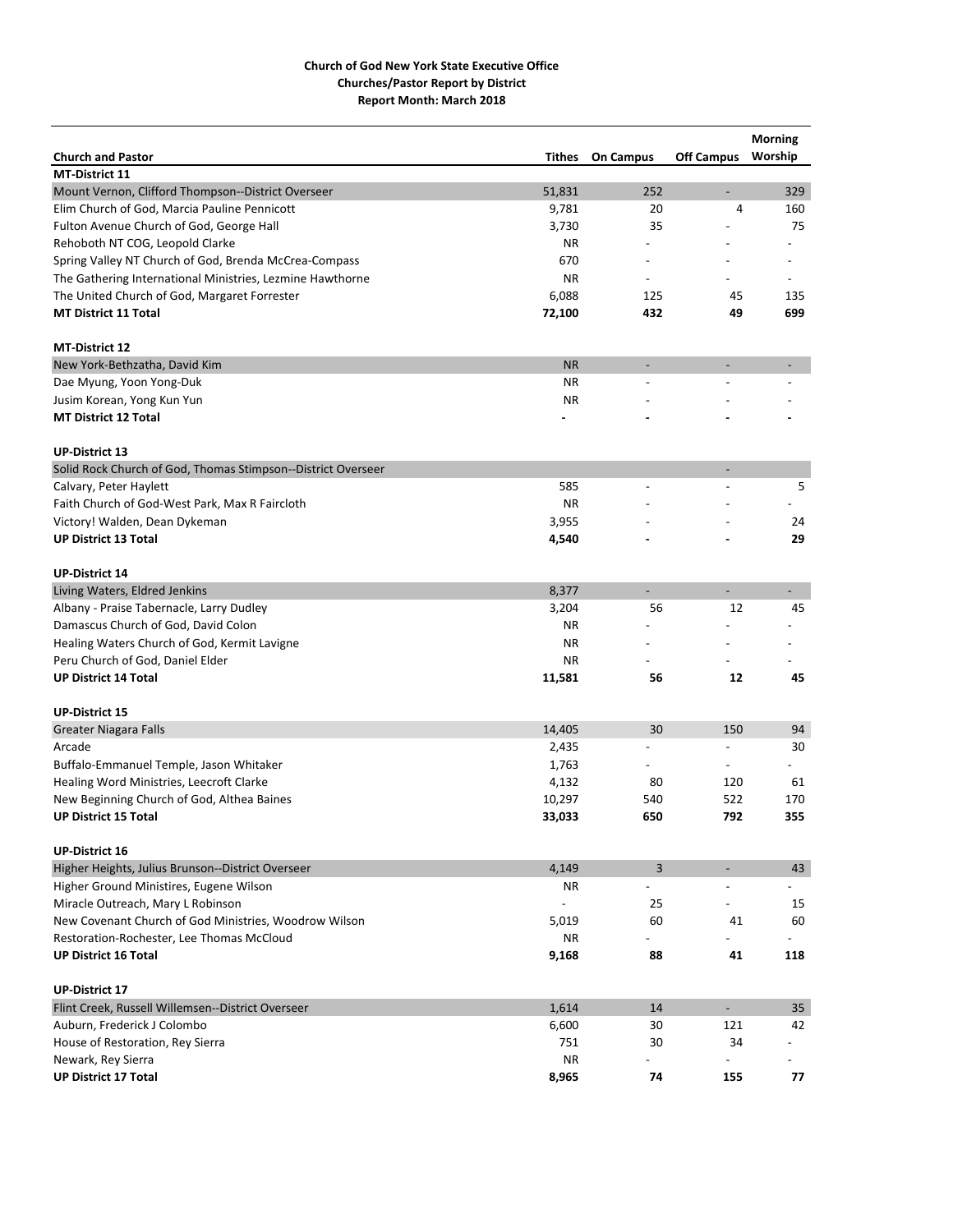|                                                            |           |                          |                              | <b>Morning</b>           |
|------------------------------------------------------------|-----------|--------------------------|------------------------------|--------------------------|
| <b>Church and Pastor</b>                                   | Tithes    | <b>On Campus</b>         | <b>Off Campus</b>            | Worship                  |
| <b>UP-District 19</b>                                      |           |                          |                              |                          |
| Mexico Lighthouse, Ronald Lee Russell                      | 10,087    | $\overline{\phantom{a}}$ | $\qquad \qquad \blacksquare$ | 170                      |
| Church of God Soldiers of Jesus Christ, Carlos Mercado     | ΝR        | $\overline{a}$           |                              |                          |
| North Syracuse, Valetta Fortino                            | 100       |                          |                              | 6                        |
| Relevant Church of God, Carlos Mercado                     | <b>NR</b> |                          |                              |                          |
| <b>UP District 19 Total</b>                                | 10,187    |                          |                              | 176                      |
| <b>MT-District 20</b>                                      |           |                          |                              |                          |
| Bronxwood International, Acklan Quarrie--District Overseer | 72,076    | 144                      | $\overline{\phantom{a}}$     | 468                      |
| Greater Deliverance COG, Gaylord Pennicott                 | ΝR        |                          |                              |                          |
| Highest Praise Church of God, Lennie Garfield Pennicott    | 8,119     | 18                       | 30                           | 52                       |
| New Testament Temple Seymour Avenue, Paul A. Peart         | 52,524    |                          |                              | 409                      |
| Woodycrest, Julian Stephenson                              | 11,078    | 36                       | 10                           | 59                       |
| <b>MT District 20 Total</b>                                | 143,797   | 198                      | 40                           | 988                      |
|                                                            |           |                          |                              |                          |
| <b>MT-District 21</b>                                      |           |                          |                              |                          |
| New Rochelle, Raphael Gibbs--District Overseer             | 13,581    | 80                       | $\overline{a}$               | 140                      |
| Crotona Ave, Winston E. Hill                               | ΝR        | $\overline{a}$           |                              |                          |
| Nazarene Deliverance Ministries, Peggylin Davis            | ΝR        |                          |                              |                          |
| Vibrant Faith Church of God, Allan Robinson                | ΝR        |                          |                              |                          |
| <b>MT District 21 Total</b>                                | 13,581    | 80                       |                              | 140                      |
| LI-District 23                                             |           |                          |                              |                          |
| Tabernacle of Praise Church of God, Jethro Alexis          | <b>NR</b> | $\overline{a}$           | $\overline{\phantom{m}}$     |                          |
| Abundant Harvest Church of God, Daniel Rivette             | 4,840     | $\overline{\phantom{a}}$ |                              | 65                       |
| Good Seed Church of God, Fritz Jacques                     | ΝR        |                          |                              |                          |
| Middle Island Church of God, Machado N. Edmond             | ΝR        |                          |                              |                          |
| LI District 23 Total                                       | 4,840     |                          |                              | 65                       |
| LI-District 24                                             |           |                          |                              |                          |
| True Life Church of God, Hixford Allen--District Overseer  | 13,250    | 43                       | $\overline{a}$               | 112                      |
| Berea New Testament, Isaac McIntosh                        | ΝR        | $\overline{a}$           | $\overline{a}$               | $\overline{a}$           |
| Dunamis New Testament Church of God, Neil Clarke           | 10,380    |                          |                              | 109                      |
| New Life Worship Center Church of God, Raymond L. Rose     | 4,000     | 10                       | 8                            | 48                       |
| Prayer Of Jabez, Janet Matthews                            | 7,358     | 14                       |                              | 39                       |
| Rehoboth House of Praise, Junior Rhodes                    | 26,393    | 34                       |                              | 164                      |
| Showers of Blessing Church of God, Noel Henry              | ΝR        |                          |                              |                          |
| Upper Room Assembly, Jean Maurice                          | 5,038     | 29                       | 20                           | 65                       |
| LI District 24 Total                                       | 66,418    | 130                      | 28                           | 537                      |
|                                                            |           |                          |                              |                          |
| <b>MT-District 25</b>                                      |           |                          |                              |                          |
| Eastchester Church of God, Devon Dixon--District Overseer  | 42,477    | 62                       | $\overline{\phantom{0}}$     | 310                      |
| Living Hope-Bronx, Astley Byron Meeks                      | 11,578    | 88                       | 38                           | 90                       |
| New York-5th Ave, Devon Daniel                             | ΝR        |                          |                              |                          |
| Restoration Church of God, Rae Scott                       | ΝR        |                          |                              |                          |
| The Believers, Norman Wisdom                               | 8,882     |                          |                              | 67                       |
| <b>MT District 25 Total</b>                                | 62,937    | 150                      | 38                           | 467                      |
| MT-District 26                                             |           |                          |                              |                          |
| Rhema, Patrick Phillips--District Overseer                 | <b>NR</b> | $\overline{\phantom{a}}$ | $\overline{\phantom{a}}$     | $\overline{\phantom{a}}$ |
| Brooklyn Cathedral of Praise, Aubrey Brown                 | 22,387    |                          |                              | 126                      |
| Church Ave, Eric Joseph                                    | 14,616    | 38                       | 22                           | 95                       |
| Classon Ave, Urlin Grey                                    | 11,390    | 62                       | 8                            | 66                       |
| Faith Church of God Ministries - Brooklyn, Michael Grant   | 7,449     | 21                       | 5                            | 63                       |
| <b>MT District 26 Total</b>                                | 55,842    | 121                      | 35                           | 350                      |